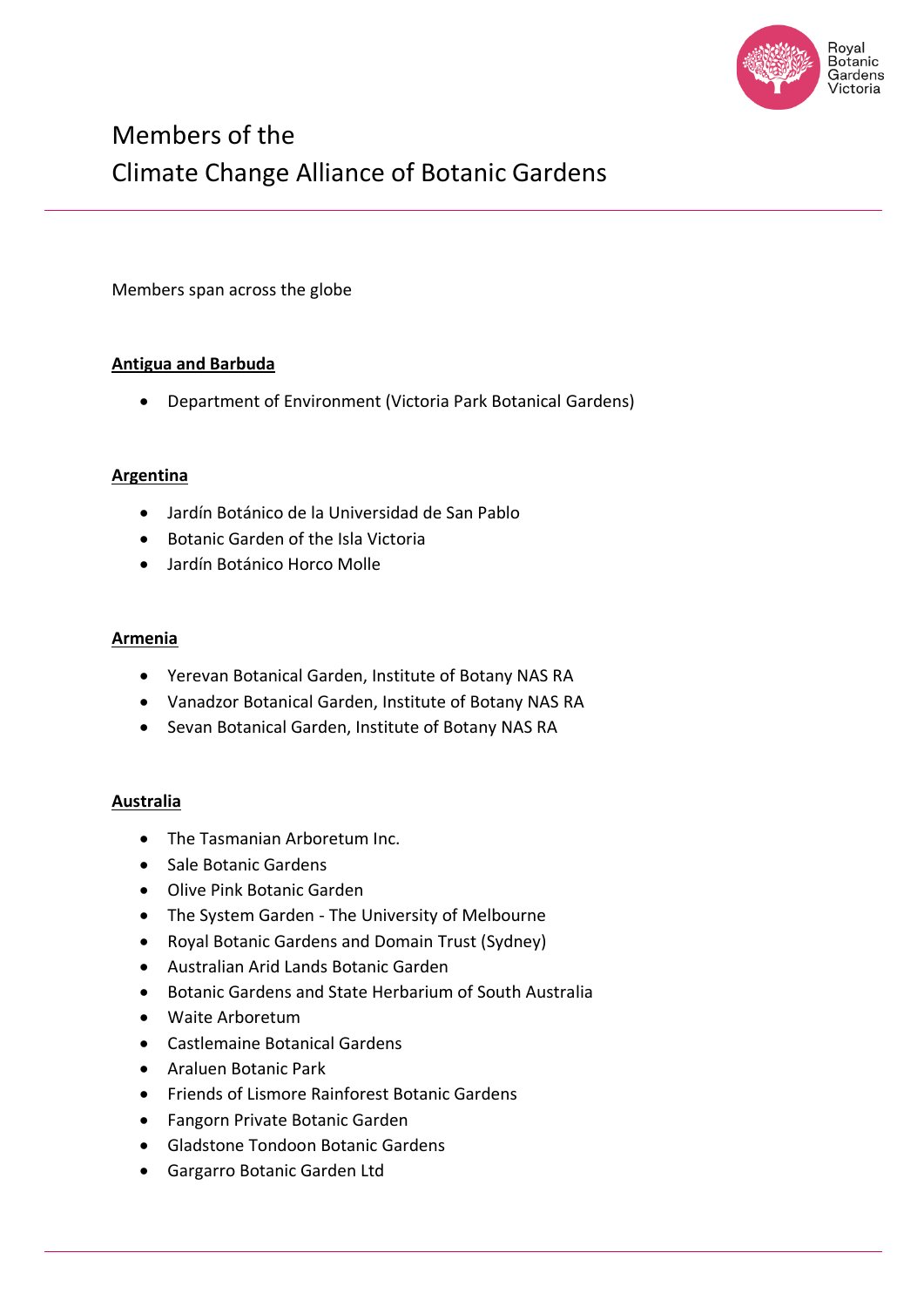

- Inala Jurassic Garden
- Cook Shire Council (Cooktown Botanic Gardens)
- Eurobodalla Regional Botanic Garden
- Wollongong Botanic Garden
- George Brown Darwin Botanic Gardens
- Emu Valley Rhododendron Garden inc.
- Chinchilla Botanic Parklands, Western Downs Regional Council
- Australian National Botanic Gardens
- Warrnambool Botanical Gardens
- Gold Coast Regional Botanic Gardens
- Alice Springs Desert Park
- Southern Highlands Botanic Gardens
- Maranoa Botanic Gardens
- Mossman Botanic Garden
- Geelong Botanic Gardens
- Friends of the Melton Botanic Garden
- Williamstown Botanic Gardens, Hobson Bay City Council
- Ballarat Botanical Gardens
- Zoos Victoria Melbourne Zoo
- Kings Park and Botanic Garden
- James Cook University

#### **Austria**

- Botanical Garden of the Universitäty of Innsbruck
- University of Vienna Botanical Garden

#### **Azerbaijan**

- Institute of Dendrology, Azerbaijan National Academy of Sciences
- Central Botanical Garden (CBG) of Azerbaijan National Academy of Sciences

#### **Bangladesh**

- Plant Conservation and Research Foundation
- Department of Botany, University of Dhaka

#### **Belgium**

• Ghent University Botanical Garden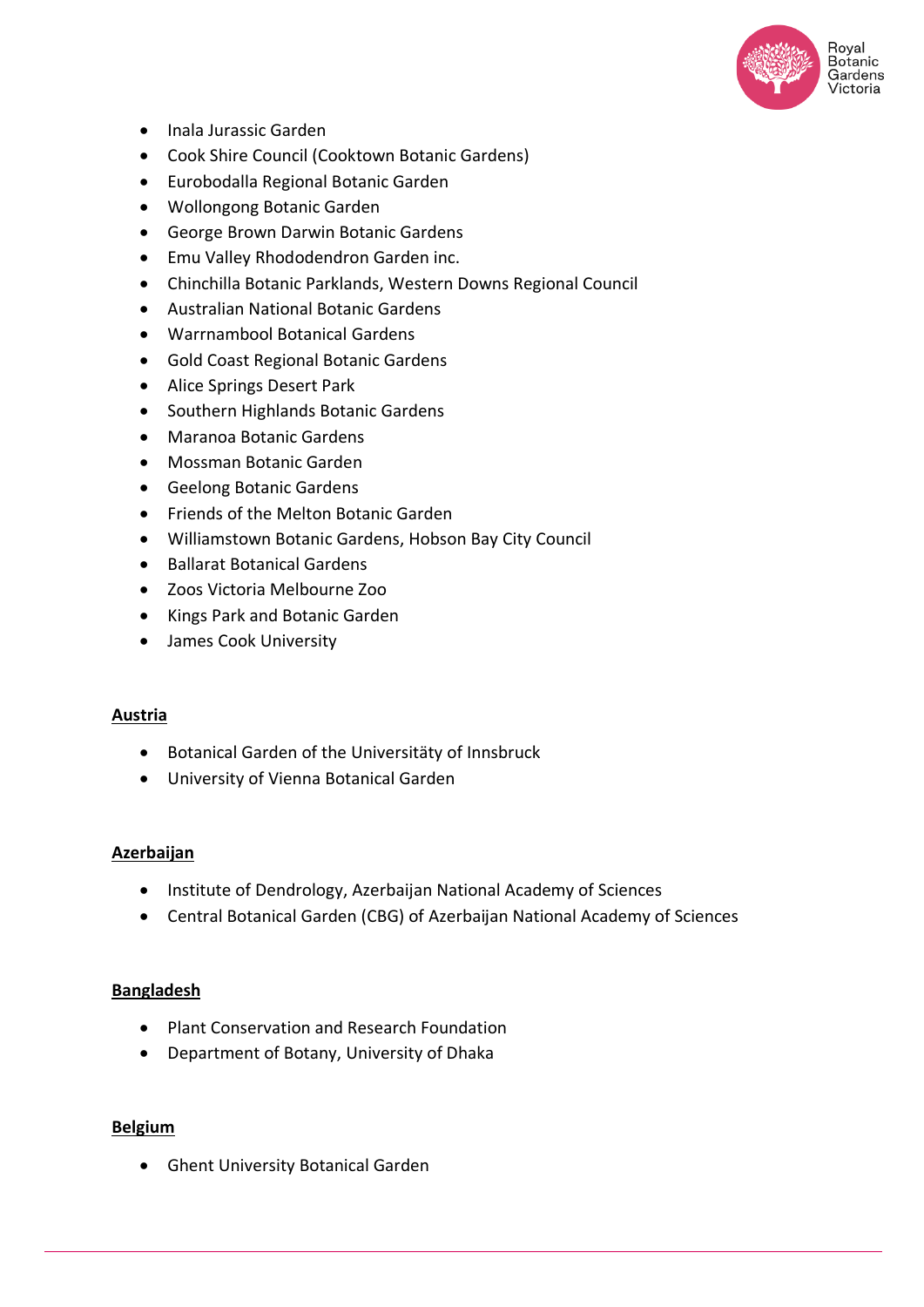

- Meise Botanic Garden
- Arboretum Wespelaar

## **Bhutan**

• National Biodiversity Centre & (Royal Botanical Garden, Serbithang, Bhutan)

## **Bolivia**

• Jardín Botánico "La Paz" Instituto de Ecología, Universidad Mayor de San Andrés

#### **Brazil**

- Jardim Botânico Rei David
- Jardim Botânico Araribá
- Municipal Botanic Garden of Bauru
- Instituto Inhotim

#### **Brunei Darussalam**

• Universitit Brunei Darussalam (UBD)

#### **Burundi**

• Institut des Sciences Agronomiques du Burundi (ISABU)

#### **Canada**

- Château Ramezay Historic Site and Museum of Montréal (Governor's Garden)
- Jardin botanique de Montréal Montreal Botanical Garden
- Jardin botanique du Nouveau-Brunswick
- Kingsbrae Horticultural Garden
- Memorial University of Newfoundland Botanical Garden
- Royal Botanical Gardens (Canada)
- The Fanshawe College Botanical Garden
- UBC Botanical Garden
- Whistling Gardens Botanical Gardens & Garden Centre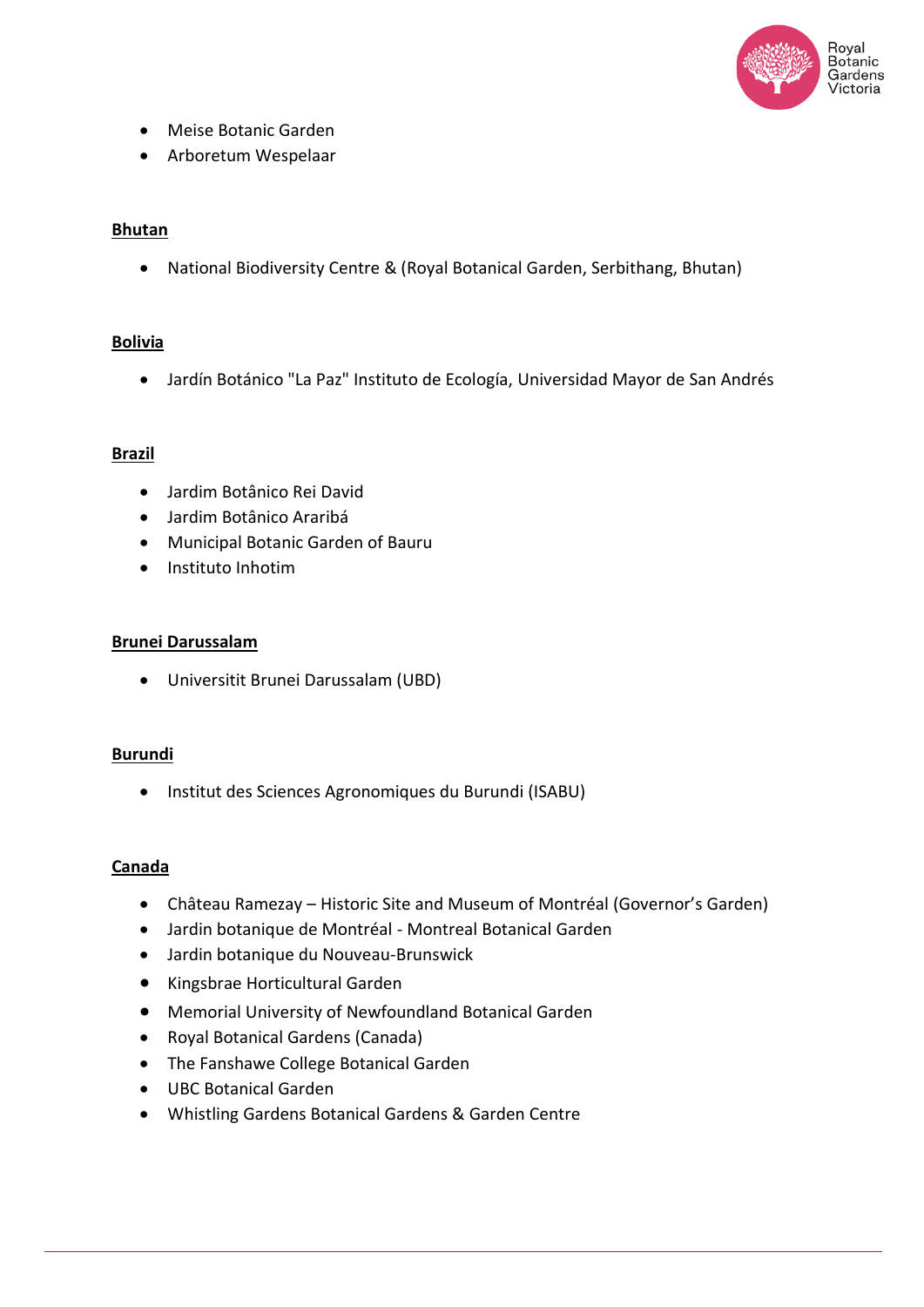

## **Chile**

• Jardín Botánico Universidad de Talca

## **China**

- Taiyuan Botanical Garden
- Turpan Eremophyte Botanic Garden
- Guizhou Botanical Garden
- Shenyang Arboretum, Institute of Applied Ecology, CAS
- Hangzhou Botanical Garden (Hangzhou Westlake Academy of Landscape Science)
- Shanghai Botanical Garden
- Chengdu Botanical Garden
- Shangri-La Alpine Botanical Garden
- Xishuangbanna Tropical Botanical Garden
- Shanghai Chenshan Botanical Garden
- Kunming Botanical Garden, Kunming Institute of Botany, Chinese Academy of Sciences
- West China Subalpine Botanical Garden, Institute of Botany, Chinese Academy of Sciences

## **Colombia**

- Jardín Botánico de Cartagena "Guillermo Piñeres"
- Jardín Botánico del Pacífico

#### **Costa Rica**

- Jardín Botánico CATIE
- Caribbean Botanical Garden

#### **Croatia**

• Botanical Garden of the Institute for Marine and Coastal Research, University of Dubrovnik

#### **Democratic Republic of the Congo**

• Jardin Ethnobotanique Kivu, JEBK RDC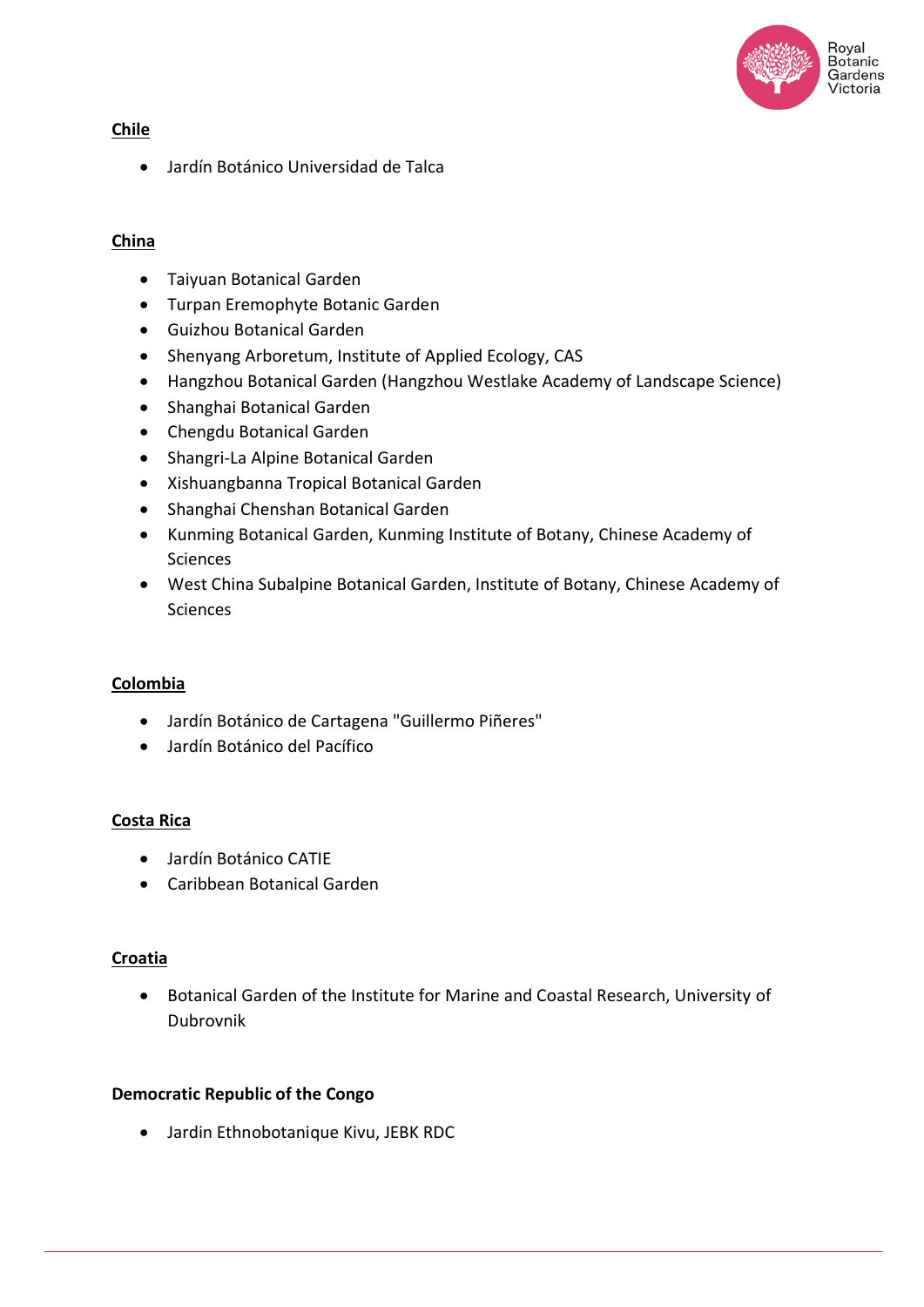

### **Ecuador**

- Jardín Botánico de la Universidad Técnica de Manabí
- Jardín Botánico "Reinaldo Espinosa" UNL
- Jardín Botánico de Portoviejo
- Jardín Botánico Padre Julio Marrero

## **Egypt**

• Botanic garden of Arab Academy of Science, Technology and Maritime Transport, Faculty of Pharmacy, Alamien Campus, Egypt

#### **Estonia**

• Tallinn Botanic Garden

#### **Ethiopia**

• Shashemene Botanic Garden

#### **Fiji**

• Flora Tropica Gardens

## **Finland**

- Arboretum Mustila
- Botanic Garden University of Turku
- University of Oulu Biodiversity Services/Botanical Garden

#### **France**

- Botanic Garden of Bordeaux
- Chateau Perouse Jardin botanique
- Jardin Botanique de la Ville de Caen
- INRAE, Experimental Unit "Villa Thuret" UEVT
- Nantes Botanic Garden
- Université de Lille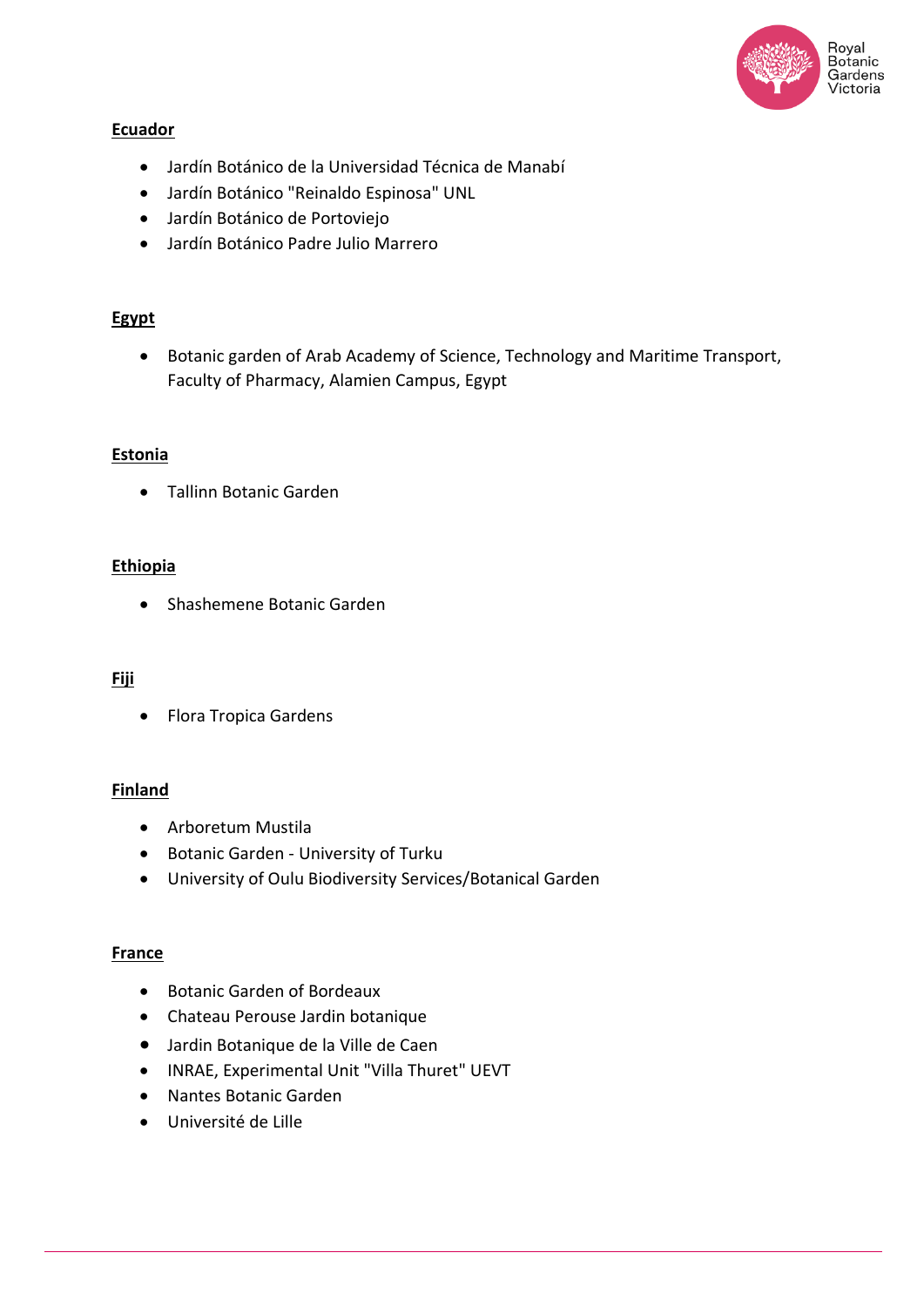

## **Georgia**

• Batumi Botanical Garden

## **Germany**

• Höxter Botanical Garden

## **Ghana**

• Ghana Permaculture Institute

## **Greece**

• Balkan Botanic Garden Kroussia

## **Haiti**

• Jardin Botanique des Cayes

#### **Hungary**

- Arboretum and Herbal Garden of Pannonhalmi Főapátság (Pannonhalma Archabbey)
- Arizonica Arboretum
- Botanical Garden, University of Debrecen
- Folly Arboretum and Winery
- University of Pécs Botanic Garden

#### **India**

- Andaman & Nicober Regional Centre (BSI)
- Acharya Jagadish Chandra Bose Indian Botanic Garden (BSI)
- Arid Zone Regional Centre (BSI)
- Arunachal Pradesh Regional Centre (BSI)
- Botanical Survey of India (BSI)
- Botanic Garden of Indian Republic (BSI)
- Central Regional Centre (BSI)
- CERD (Community of Education, Research and Development) Foundation
- Deccan Regional Centre (BSI)
- Eastern Regional Centre (BSI)
- Harji-Van Botanic Garden and Park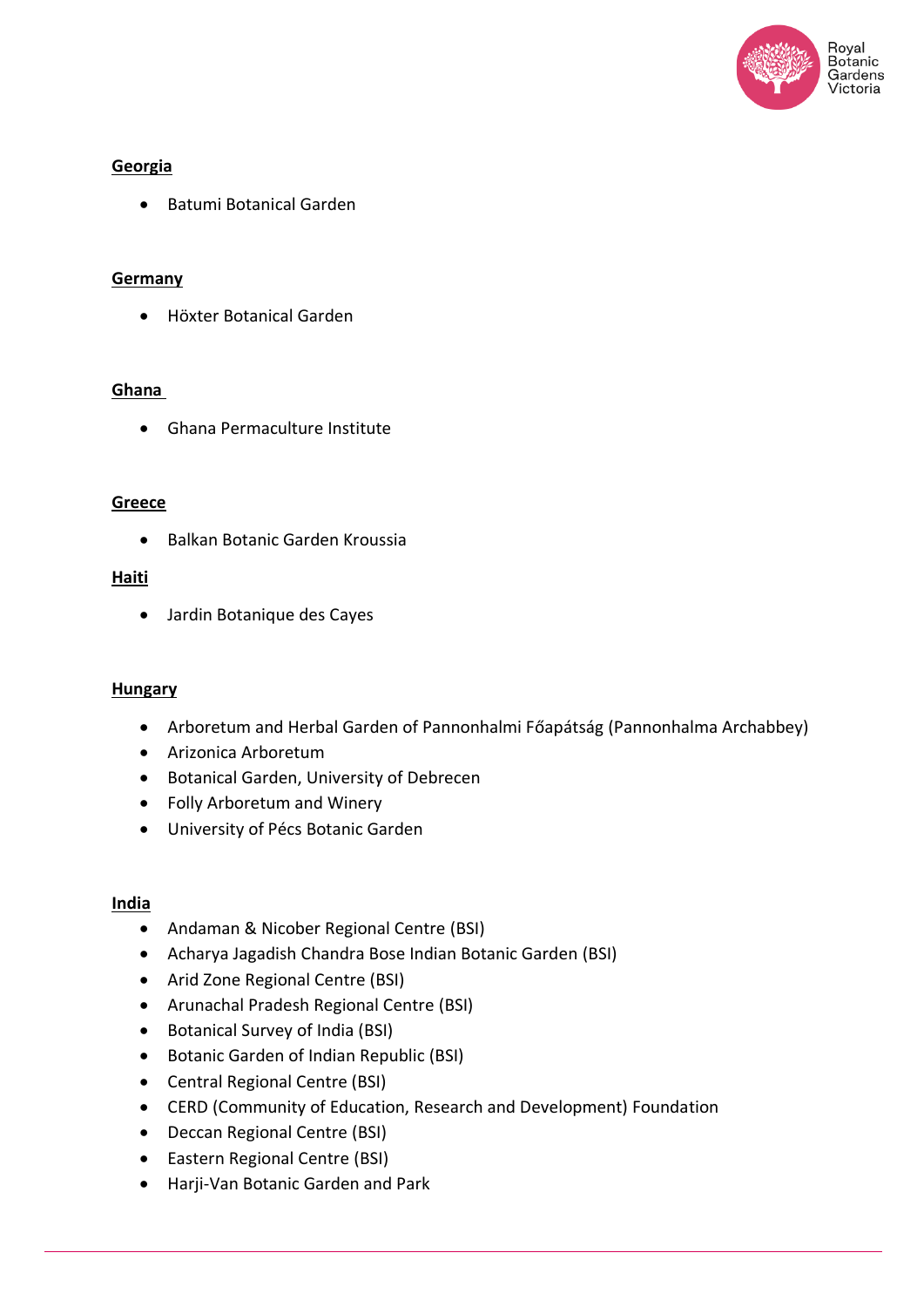

- Jawaharlal Nehru Tropical Botanic Garden and Research Institute
- Kerala Forest Research Institute
- M. S. Swaminathan Research Foundation
- Northern Regional Centre (BSI)
- Sikkim Himalayan Regional Centre (BSI)
- Southern Regional Centre (BSI)
- Utkal University Botanic Garden
- Western Regional Centre (BSI)
- High Altitude Western Himalayan Regional Centre (BSI)
- Kerala University Botanic Garden

## **Israel**

• Mt Scopus Botanical Garden

## **Italy**

- Botanic Garden and Museum of the University of Pisa
- Museo Orto Botanico di Roma

#### **Jamaica**

• Nature Preservation Foundation

#### **Kenya**

- Multiplant International Medicinal Conservation
- Mount Kenya University Botanic Garden
- Brackenhurst Botanic Garden & Forest
- Marsabit Botanical Garden

#### **Lebanon**

• AUB Botanic Garden, American University of Beirut

## **Lithuania**

- Klaipeda University Botanic Garden
- Vytautas Magnus University Botanical Garden in Kaunas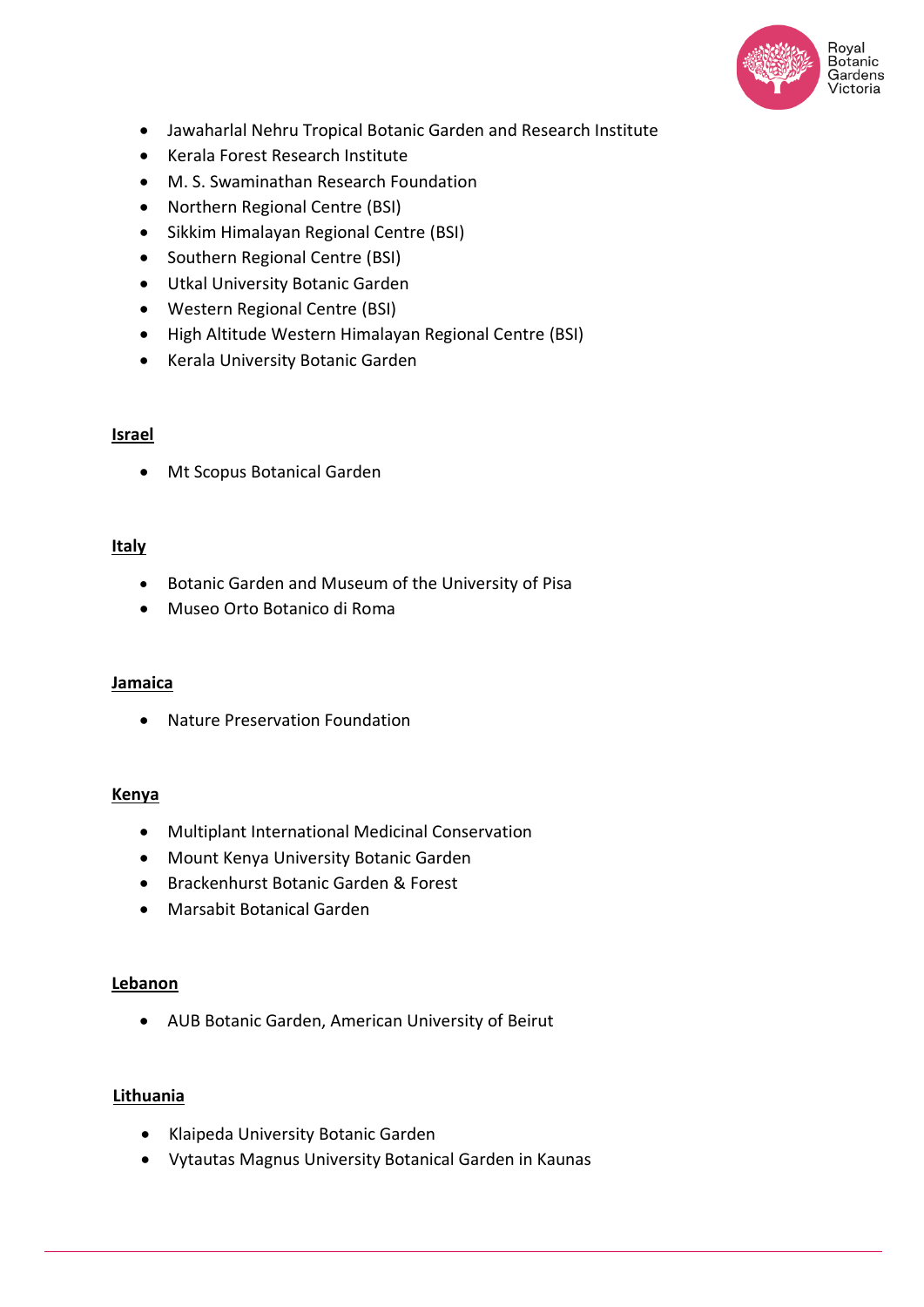

## **Mexico**

- Jardín Botánico Regional de Cadereyta
- Jardín Botánico Rey Nezahualcóyotl
- Jardín Botánico Dr. Alfredo Barrera Marín
- Jardin Botanico del Instituto de Biologia (UNAM)
- El Charco del Ingenio
- El Jardín Botánico de las Selvas del Soconusco (JESS), El Colegio de la Frontera Sur (ECOSUR)
- Botánica Jardín Etnobotánico Francisco Peláez R.
- Instituto de Ecología, A.C.
- Jardín Botánico Benjamin Francis Johnston
- Jardín Botánico Vallarta

#### **Mongolia**

• Botanic Garden and Research Institute (BGRI), Mongolian Academy of Sciences (MAS)

#### **Montserrat**

• Montserrat National Botanic Garden

#### **Morocco**

• Jardin Majorelle

#### **Namibia**

• National Botanical Garden of Namibia

#### **Nepal**

• Centre for Environment Education Nepal

#### **New Zealand**

- Auckland Botanic Gardens
- Christchurch Botanic Gardens
- Eastwoodhill Arboretum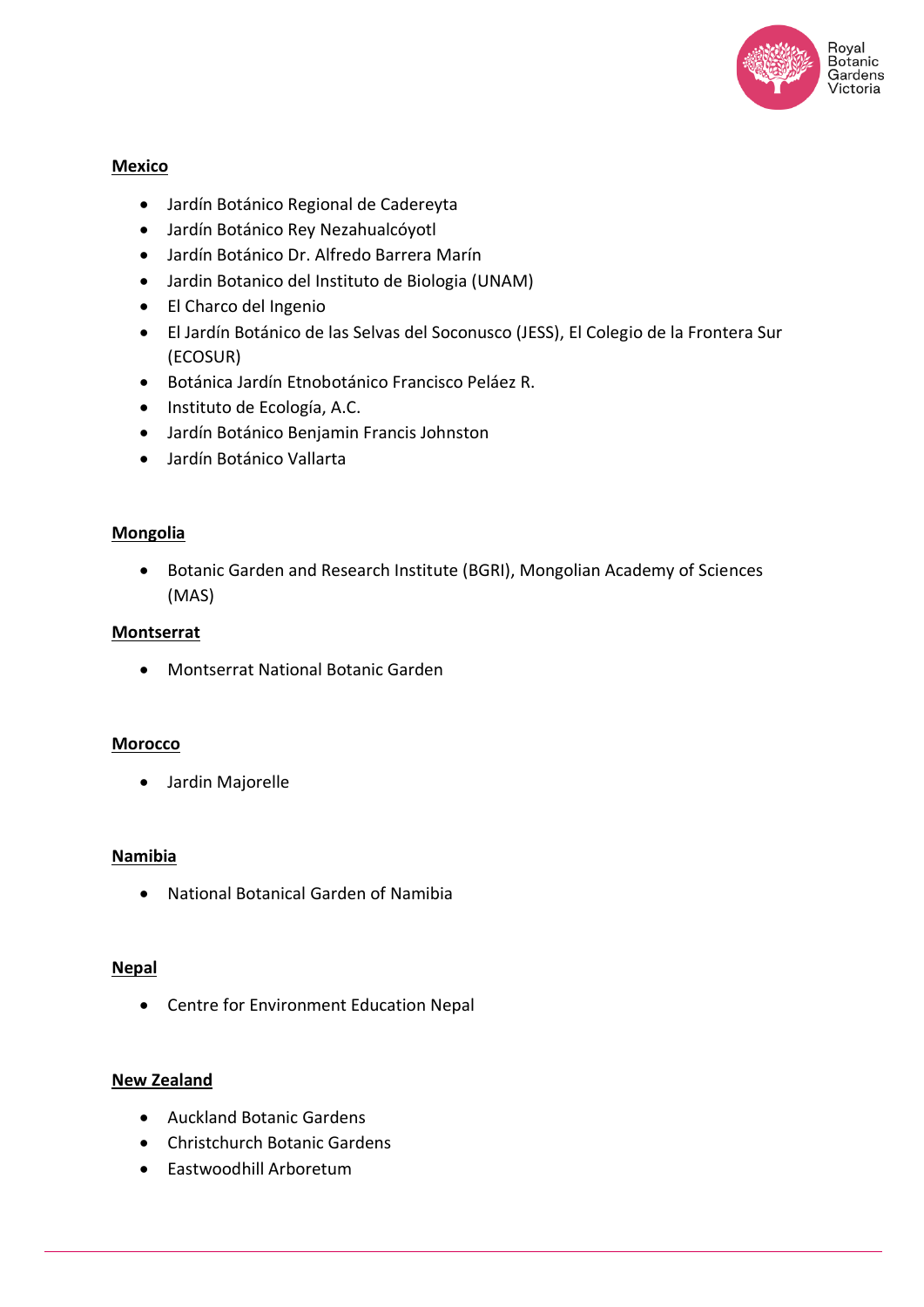

- Mona Vale Gardens
- Taranaki Regional Council
- Wellington Botanic Gardens

#### **Netherlands**

• Hortus Botanicus Amsterdam

#### **Nigeria**

- Mr Honey Medicinal plants Botanical Garden
- IITA Forest Center

#### **Norway**

- Botanical garden, NHM, University of Oslo
- University Gardens of Bergen
- Tromsø Arctic-Alpine Botanic Garden (UiT Arctic University of Norway)

#### **Pakistan**

- Qarshi Botanical Garden
- Centre for Plant Conservation & Karachi Botanic Garden

#### **Papua New Guinea**

- Lae Botanic Garden
- Papua New Guinea Forest Research Institute

#### **Paraguay**

• Asociación Etnobotánica Paraguaya (AEPY)

#### **Peru**

• Jardin Botanico del Parque de Las Leyendas

#### **Philippines**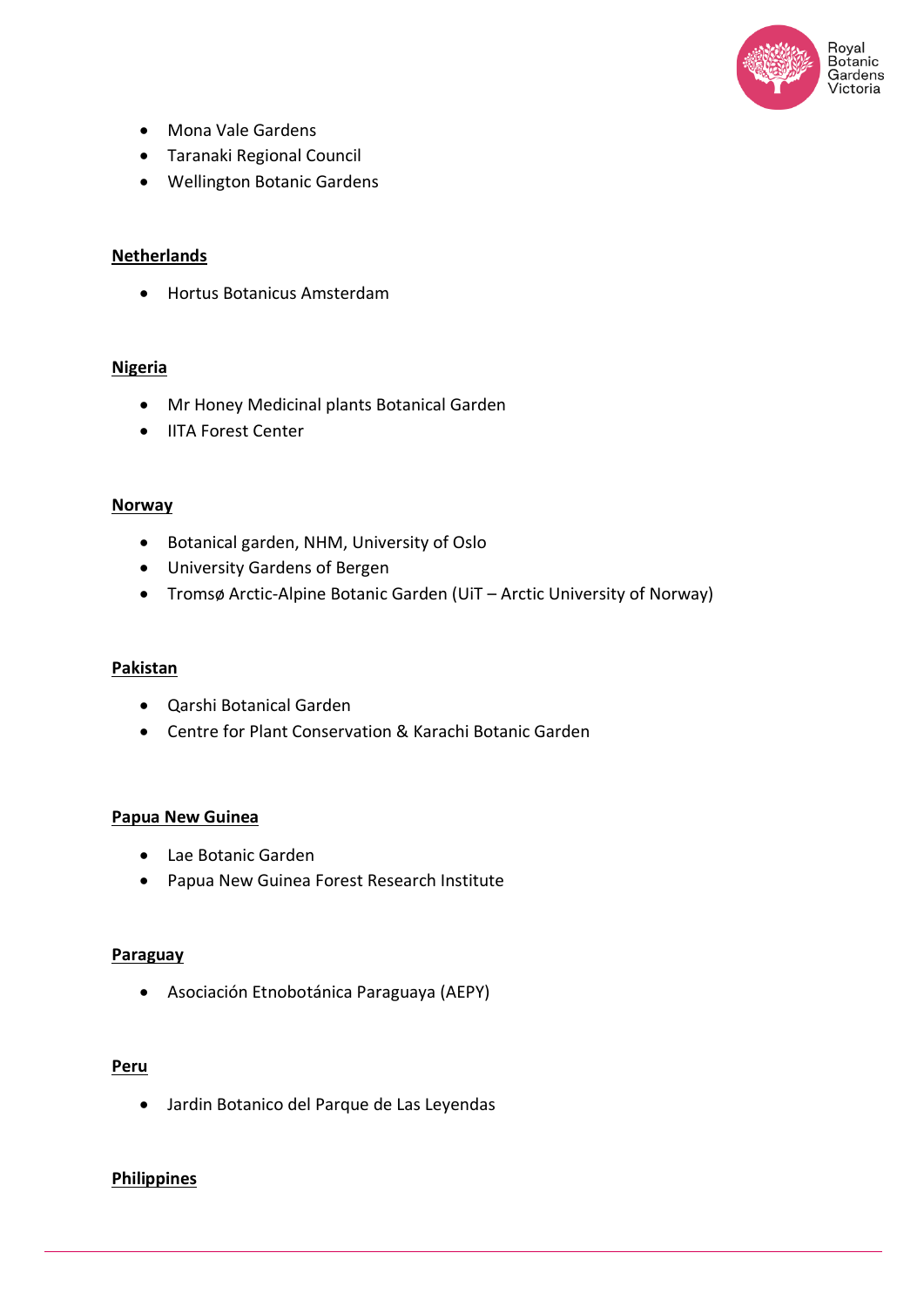

- North-western University Ecological Park & Botanic Gardens
- Katala Foundation, Inc.
- Makiling Botanic Gardens University of the Philippines Los Banos
- The La Salle Botanical Gardens (De La Salle Philippines)

# **Poland**

- Botanical Garden of Plant Breeding & Acclimatization Institute National Research Institute
- Górski Ogród Botaniczny Instytutu Ochrony Przyrody PAN (Mountain Botanical Garden)
- Kostrzyca Forest Gene Bank
- Municipal Botanical Garden of Zabrze
- Polish Academy of Sciences Botanical Garden Center for Biodiversity Conservation
- Ogród Dendrologiczny Uniwersytetu Przyrodniczego w Poznaniu
- Poznan Palm House
- Silesian Botanical Garden
- The Botanical Garden of the Adam Mickiewicz University, Poznań
- University of Warsaw Botanic Garden

# **Portugal**

- Fundação de Serralves
- Jardim Botânico da Ajuda
- Jardim Botânico da Universidade de Coimbra
- Parque Botânico da Tapada da Ajuda

## **Romania**

- Anastasie Fatu' Botanical Garden, "Alexandru Ioan Cuza" University of Iaş
- ''Alexandru Borza'' Botanic Garden of Babes-Bolyai University
- Facultatea de Biologie & Grădina Botanică "D. Brandza", Universitatea din București
- Simeria Arboretum, National Institute for Research and Development in Forestry (INCDS) "Marin Drăcea"
- Gradina Agro-Botanica

# **Russia Federation**

• The Arboretum of Sukachev Institute of Forest, Siberian Branch of the Russian Academy of Sciences (SIF SB RAS)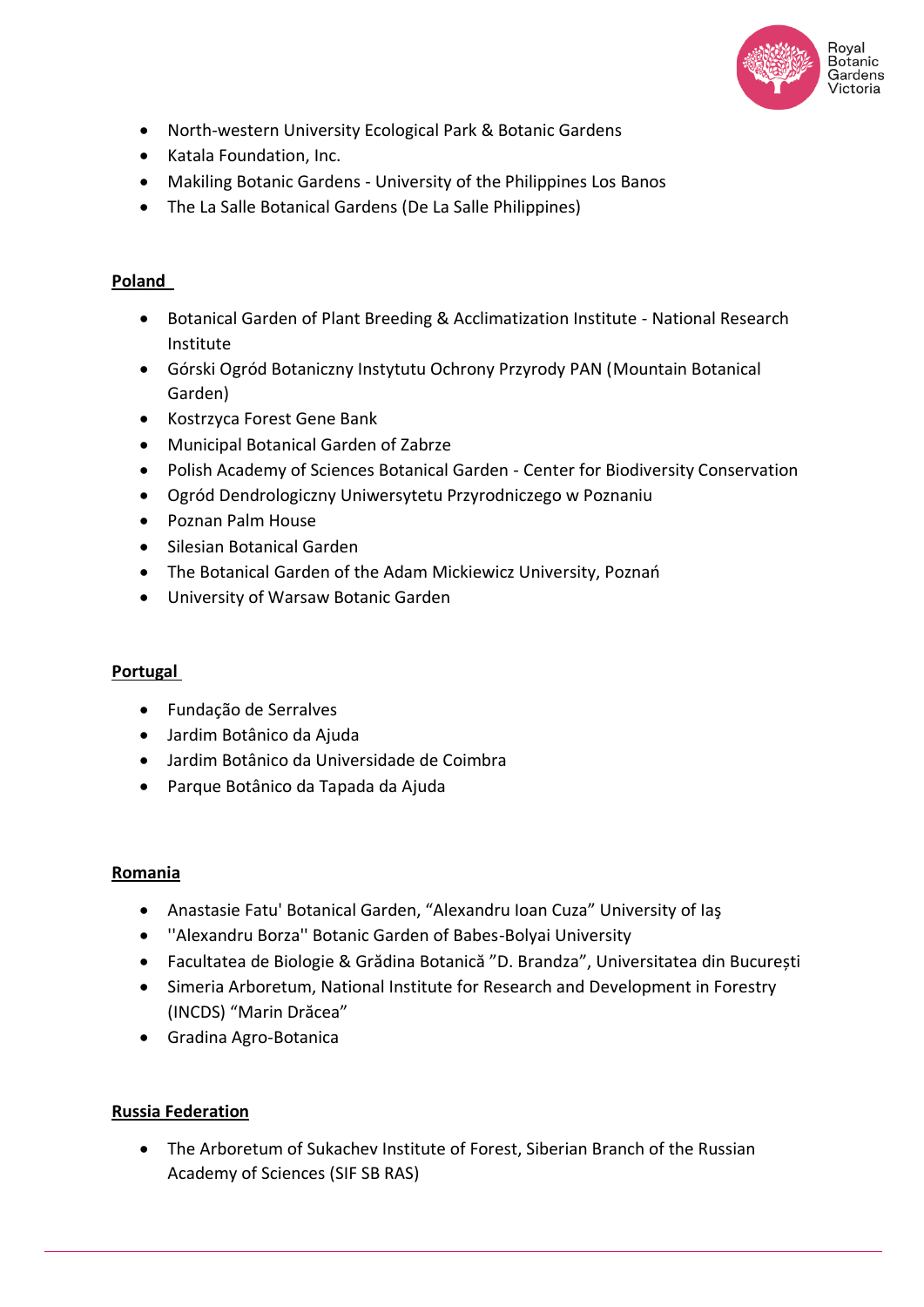

- Peter the Great Botanical Garden of the V.L. Komarov Botanical Institute
- Botanical Garden of the North-Eastern Federal University
- Khakass National Botanical Garden
- Botanical Garden. N.V. Bagrova, V.I. Vernadsky Crimean Federal University
- The Botanical Garden of Samara University
- Botanical Garden of Perm State University
- Siberian Botanical Garden of Tomsk State University
- Botanical Garden of Tver State University
- Botanic Garden of Petrozavodsk State University
- St. Petersburg State University Botanical Garden
- GBPOU "Vorobyovy Gory" Botanical Garden of the Moscow Palace of Pioneers
- Botanical Garden of the Ural Federal University
- South-Siberian Botanical Garden
- Botanic Garden of Irkutsk State University
- Botanical Garden of the Institute of Biology of Komi Scientific Center of the Ural Branch of the Russian Academy of Sciences
- South-Ural Botanical Garden-Institute of Ufa Federal Research Centre of Russian Academy of Sciences
- Volgograd Regional Botanical Garden
- The Nikitsky Botanical Gardens National Scientific Center of the RAS
- Botanical Garden-Institute FEB RAS
- Botanic Garden of Adyghe State University
- Federal State Budgetary Institution, Arboretum, Sochi National Park
- Botanical Garden of All-Russian Research Institute Medicinal and Aromatic Plants
- Dendrological Garden of the Northern Research Institute of Forestry
- Polar-Alpine Botanical Garden-Institute

## **Saint Kitts and Nevis**

• Botanical Gardens of Nevis

#### **Sénégal**

• Institut Fondamental d'Afrique Noire

#### **Seychelles**

• National Botanical Gardens Foundation

## **Singapore**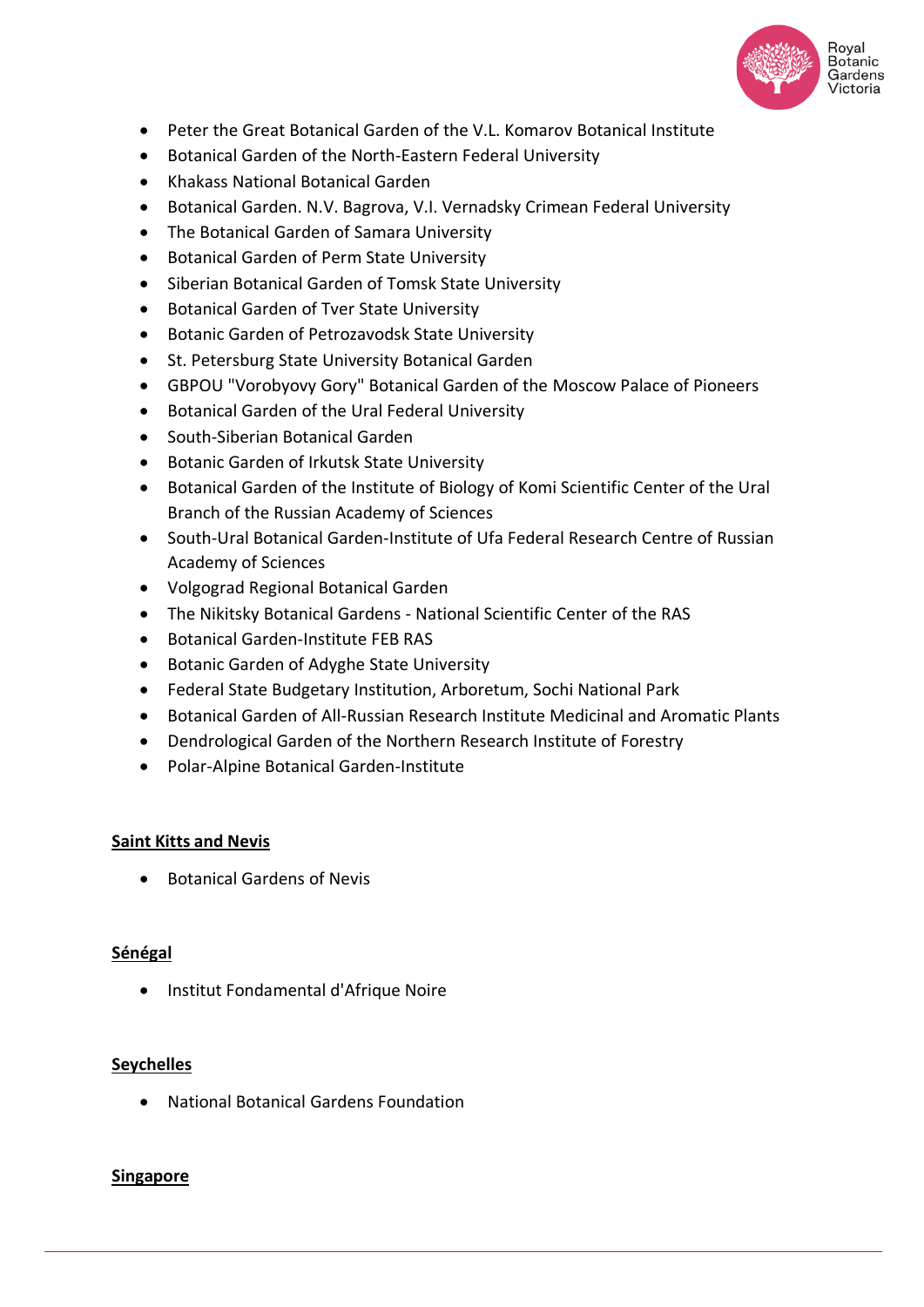

• Singapore Botanic Gardens

### **Slovenia**

• University Botanic Gardens Ljubljana

### **Slovakia**

- Botanical Garden, P. J. Safarik University, Kosice
- State Forest of Tatra National Park, (Botanical garden Exposition of Tatra nature)

## **South Africa**

- Pretoria National Botanical Garden
- Harold Porter National Botanical Garden
- Hantam National Botanical Garden
- Free State National Botanical Garden
- Thohoyandou Botanical Garden
- Kwelera National Botanical Garden
- Karoo Desert National Botanical Garden
- KwaZulu-Natal National Botanical Garden
- Kirstenbosch National Botanical Garden
- Walter Sisulu National Botanical Garden
- Lowveld National Botanical Garden
- University of the Western Cape Nature Reserve Unit
- Dendrological Society of South Africa
- Hermanus Botanical Society
- Eastern Cape Branch, Dendrological Society

#### **South Korea**

• Chollipo Arboretum Foundation

#### **Spain**

- Jardín Botánico de la Estación Biológica Torretes
- Jardín Botanic de Sóller
- Jardín Botanic Marimurtra
- Jardín Botánico Atlántico
- Jardín Botánico de Castilla-La Mancha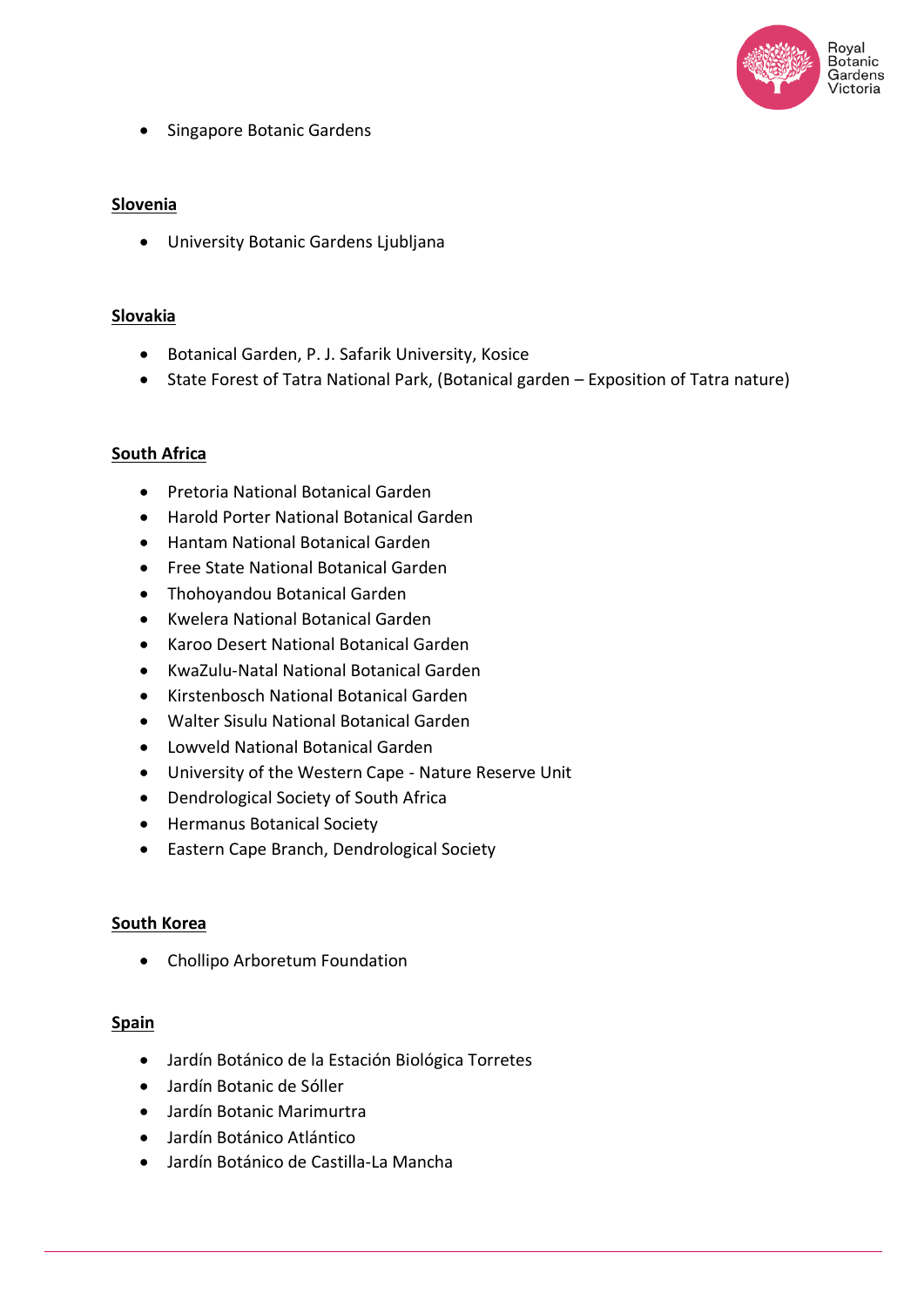

- Jardín Botánico Histórico La Concepción
- Jardín Botánico Pirámides de Güimar
- Jardín de Aclimatación de La Orotava
- L'Arborètum-Jardí Botànic de Lleida
- Real Jardín Botánico Juan Carlos I
- Jardín Botánico Olarizu
- Real Jardín Botánico de Córdoba
- Jardí Botànic de la Universitat de València
- Jardín Botánico Canario "Viera y Clavijo" Unidad Asociada al CSIC
- Parc Samà

#### **Sri Lanka**

• Popham's Arboretum

#### **St. Vincent & The Grenadines**

• St. Vincent Botanical Garden

#### **Suriname**

• National Herbarium of Suriname (BBS) - Anton de Kom University of Suriname

#### **Sweden**

- Gothenburg Botanical Garden
- Swedish University of Agricultural Sciences The Knowledge Park

#### **Switzerland**

- Botanical Garden of the Canton Ticino
- Conservatoire et Jardin botaniques de Genève
- Jardin botanique alpin de Meyrin
- Jardin botanique de Neuchâtel

## **Taiwan**

- The Dr. Cecilia Koo Botanic Conservation Center
- Taiwan Forestry Research Institute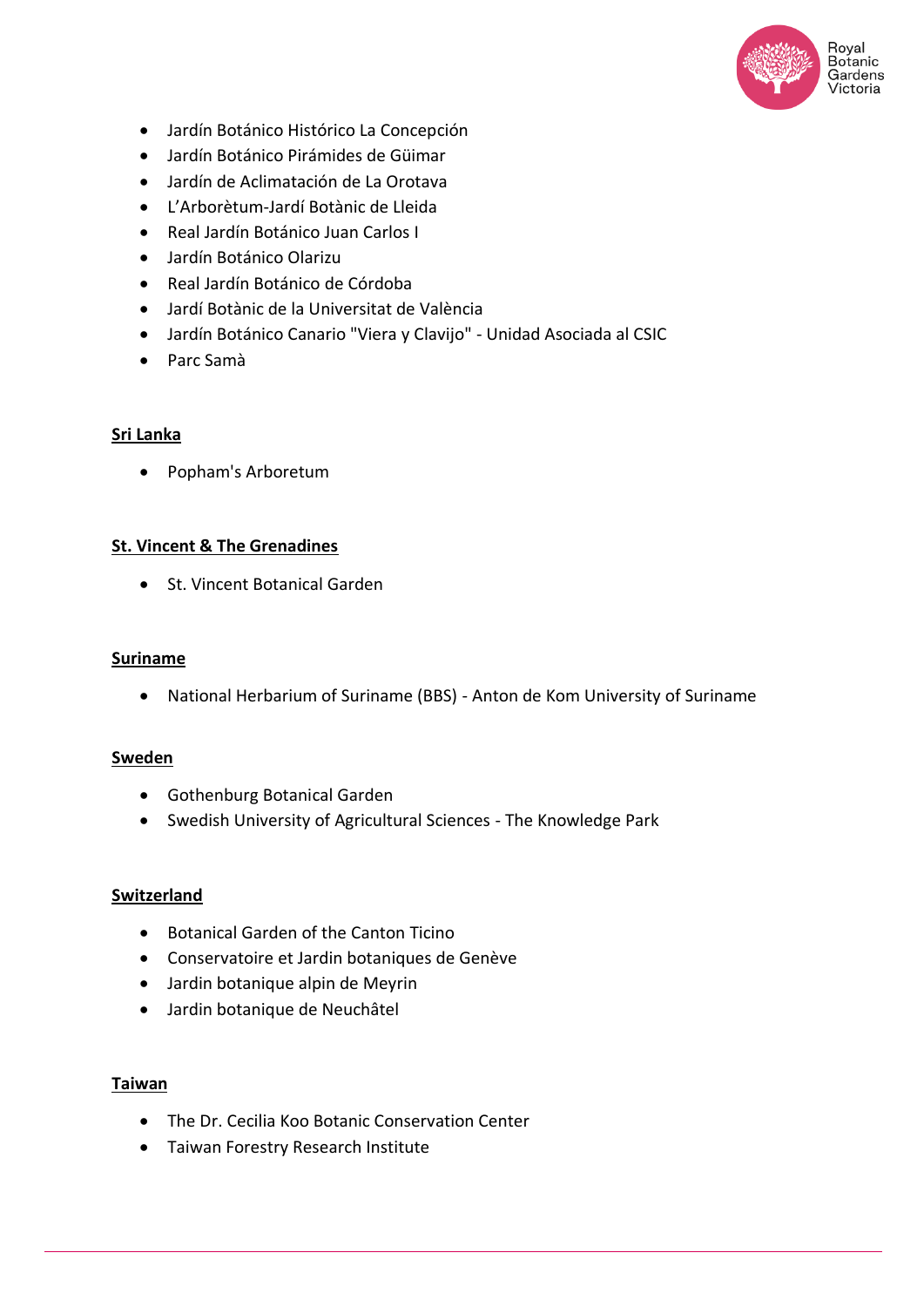

## **Tajikistan**

• Kulob Botanic Garden

## **Thailand**

- Khao Hin Son Botanic Gardens
- Taiwan Forestry Research Institute

#### **The Bahamas**

• Leon Levy Native Plant Preserve

#### **Turkey**

• Nezahat Gokyigit Botanic Garden

#### **Uganda**

- Makerere University Botanic Garden
- Nature Palace Botanic Garden

#### **Ukraine**

- Botanic Garden of Chernivtsi National University
- Botanical Garden of Nizhyn Mykola Gogol State University
- Botanical Garden Sumy State Pedagogical University named after A.S. Makarenko
- M.M. Gryshko National botanical garden NAS of Ukraine
- State University 'Uzhhorod National University'
- The State Dendrological park "Olexandria" NAS of Ukraine
- Taras Shevchenko National University of Kyiv, O.V. Fomin Botanical garden

#### **United Kingdom**

- Gibraltar Botanic Gardens
- St Andrews Botanic Garden
- Fossil Plants
- Royal Botanic Gardens Edinburgh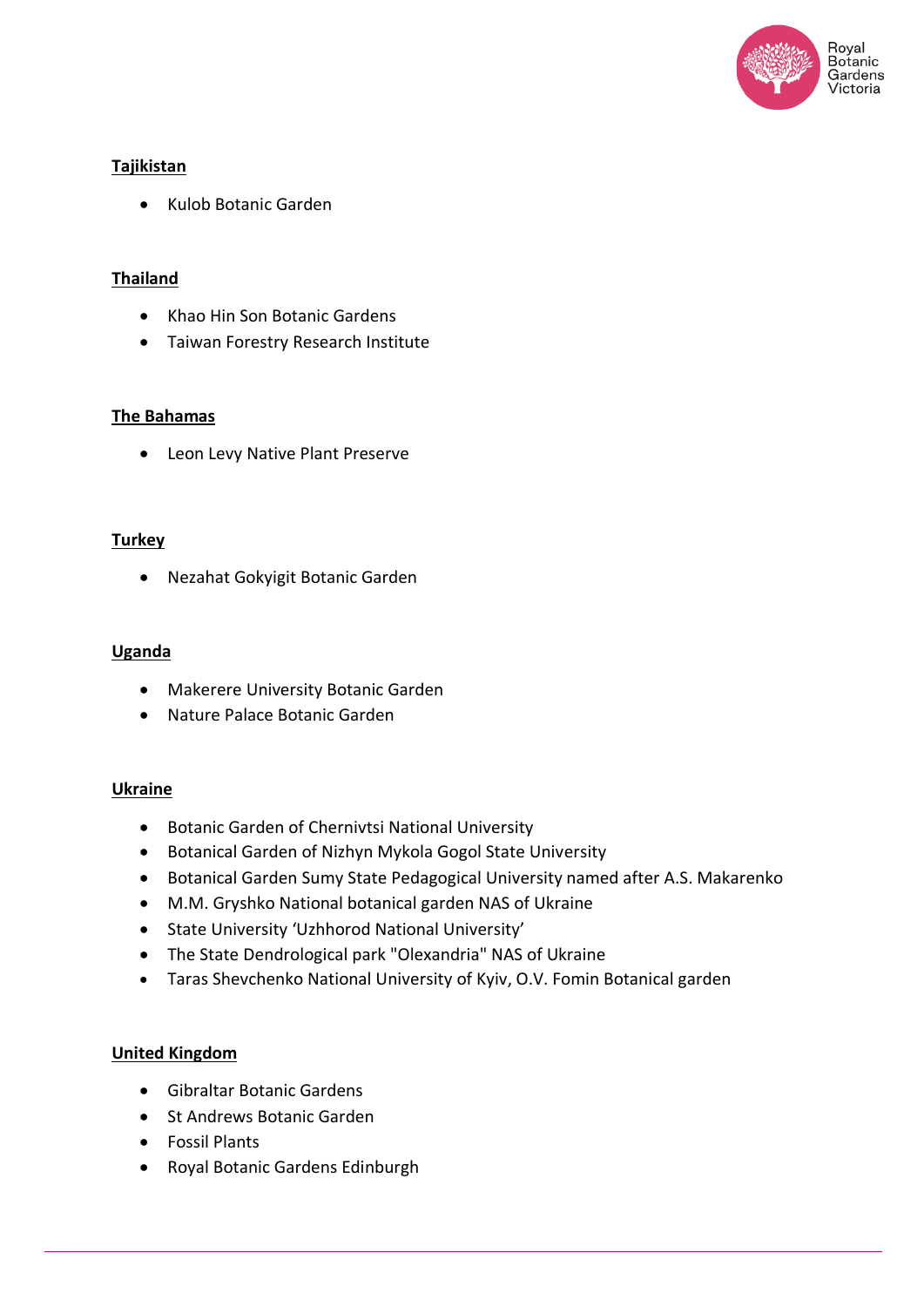

- Royal Botanic Gardens Kew
- National Trust for Scotland
- National Botanic Garden of Wales

### **United States of America**

- American Public Gardens Association
- Betty Ford Alpine Gardens
- Bok Tower Gardens
- Boyce Thompson Southwestern Arboretum, Inc.
- Chester M Alter Arboretum
- Chicago Botanic Garden
- Chihuahuan Desert Research Institute (CDRI Nature Center & Botanical Gardens)
- Cornell Botanic Gardens
- Denver Botanic Gardens
- Fort Worth Botanic Garden & Botanical Research Institute of Texas (FWBG+BRIT)
- McIntire Botanical Garden
- Memorial Park Conservancy
- Mesa Community College Arboretum
- Myriad Gardens
- Lewis Ginter Botanical Garden
- Phipps Conservatory and Botanical Gardens
- Pinecrest Gardens
- Rocky Mountain Botanic Gardens
- San Diego Botanic Garden
- San Francisco Botanical Garden
- Scissortail Park Foundation
- The John Fairey Garden Conservation Foundation, Inc.
- The North Carolina Arboretum
- Tulsa Garden Center
- University of Arizona, Campus Arboretum
- University of Colorado at Boulder Greenhouse

#### **Venezuela**

- Ezequiel Zamora Botanical Garden
- Jardín Botánico del Orinoco

#### **Vietnam**

• Bidoup Nui Ba Botanic Garden